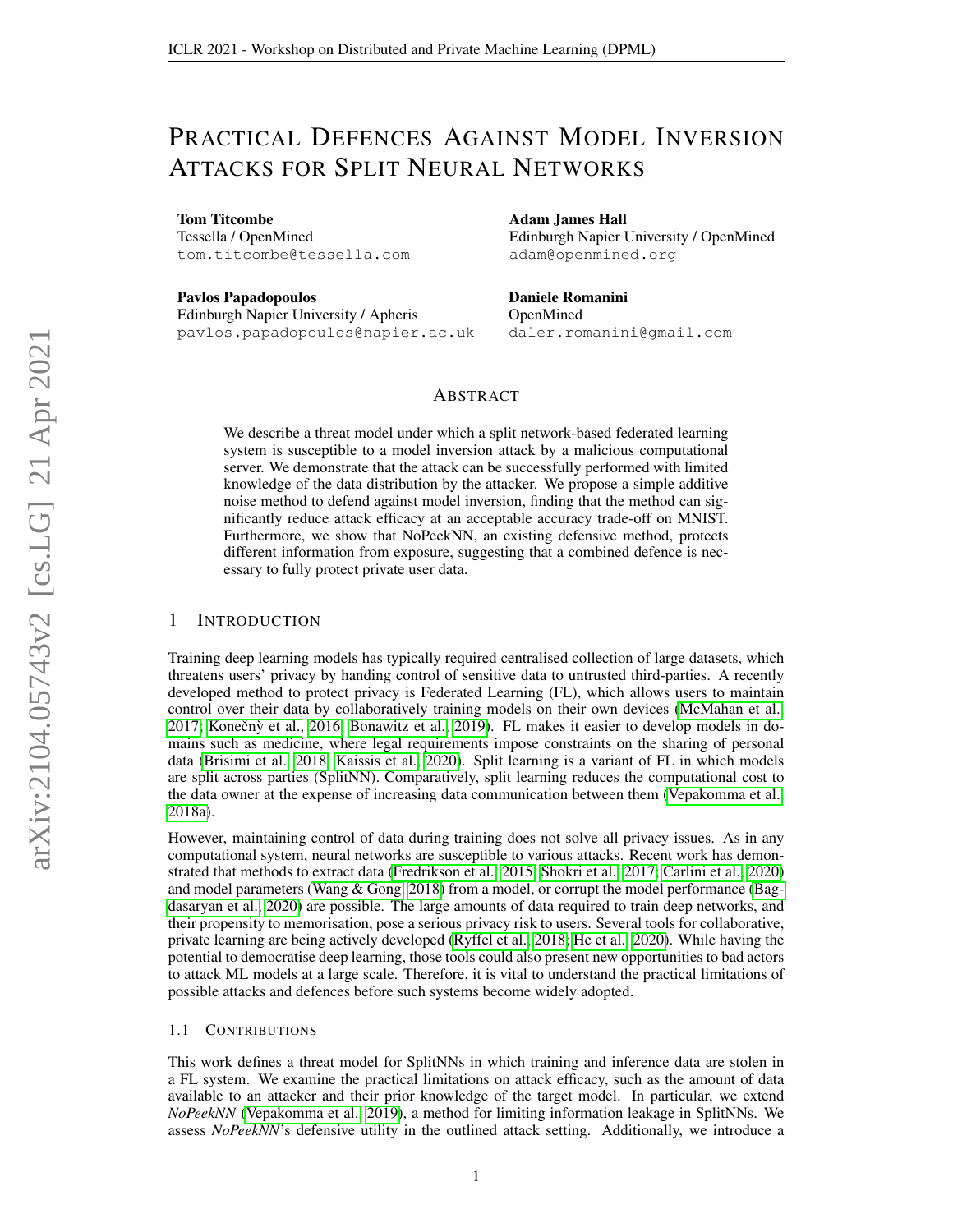simple method for protecting user data, consisting of random noise addition to the intermediate data representation of SplitNN. We also compare this method's effectiveness to NoPeekNN<sup>[1](#page-1-0)</sup>.

# 2 RELATED WORK

## 2.1 FEDERATED LEARNING AND SPLIT NEURAL NETWORKS

In Federated Learning, users collaboratively train a model while keeping sensitive data on-device by sharing the results of local training [\(McMahan et al., 2017\)](#page-5-0). In SplitNNs, each data owner only holds part of a model, which maps input data into an intermediate data representation [\(Vepakomma et al.,](#page-6-0) [2018a](#page-6-0)[;b\)](#page-6-5). The other model segment, which maps the intermediate data to the task output, is held by a computational server. Like FL, SplitNNs protects users' privacy by not granting third-party access to raw input data. However, a SplitNN places less computational burden on the data owners' devices, which could typically be mobile phones or other non-specialised hardware. SplitNNs have been proposed in private learning of medical tasks [\(Vepakomma et al., 2019\)](#page-6-4) and vertical FL [\(Ceballos](#page-4-4) [et al., 2020;](#page-4-4) [Romanini et al., 2021;](#page-6-6) [Angelou et al., 2020\)](#page-4-5), where multiple data owners combine model segments trained on disjoint subsets of data features.

# 2.2 MODEL INVERSION ATTACKS AND DEFENCES

Model inversion is a class of attack which attempts to recreate data fed through a predictive model, either at inference or training time [\(Fredrikson et al., 2015;](#page-5-3) [Chen et al., 2020;](#page-4-6) [Zhang et al., 2020;](#page-6-7) [Wu et al., 2020\)](#page-6-8). It has been shown that model inversion attacks work better on earlier hidden layers of a neural network due to the increased structural similarity to input data [\(He et al., 2019\)](#page-5-5). This makes SplitNNs a prime target for model inversion attacks.

NoPeekNN is a method for limiting data reconstruction in SplitNNs by minimising the distance correlation between the input data and the intermediate tensors during model training [\(Vepakomma](#page-6-4) [et al., 2019\)](#page-6-4). NoPeekNN optimises the model by a weighted combination of the task's loss and a distance correlation loss, which measures the similarity between the input data and the intermediate data. NoPeekNN's loss weighting is governed by a hyperparameter  $\alpha \in [0, \infty]$ . While NoPeekNN was shown to reduce an autoencoder's ability to reconstruct input data, it has not been applied to an adversarial model inversion attack.

Similar to this work, [Abuadbba et al.](#page-4-7) [\(2020\)](#page-4-7) applies noise to the intermediate tensors in a SplitNN to defend against model inversion attack on one-dimensional ECG data. The authors frame this defence as a differential privacy mechanism [\(Dwork, 2008\)](#page-5-6). However, in that work, the addition of noise greatly impacts the model's accuracy for even modest epsilon values (98.9% to roughly 90% at  $\epsilon = 10$ ). A similar method, *Shredder*, was introduced by [Mireshghallah et al.](#page-5-7) [\(2020\)](#page-5-7), which adaptively generates a noise mask to minimise mutual information between input and intermediate data.

# <span id="page-1-1"></span>3 THREAT MODEL

In this work, we consider an honest-but-curious computation server and an arbitrary number of data owners who run the correct computations during training and inference. At least one party attempts to steal input data from other parties using a model inversion attack. The attack process is as follows: 1) The attackers collect a dataset of inputs (raw data) and intermediate data produced by the first model segment. 2) They train an attack model to convert the intermediate data back into raw input data. 3) They collect intermediate data produced by some data owners and run it through the trained attack model to reconstruct the raw input data. This attack is considered a "black box" since the internal parameters of the data owner model segment are not used in the attack. We assume that the model training process has been orchestrated by a third-party and that there is only one computational server.

We only consider the susceptibility of inference-time data to model inversion; we do not investigate the efficacy of the attack on data collected during training. The susceptibility of split learning to

<span id="page-1-0"></span><sup>&</sup>lt;sup>1</sup>Our code can be found at https://github.com/TTitcombe/Model-Inversion-SplitNN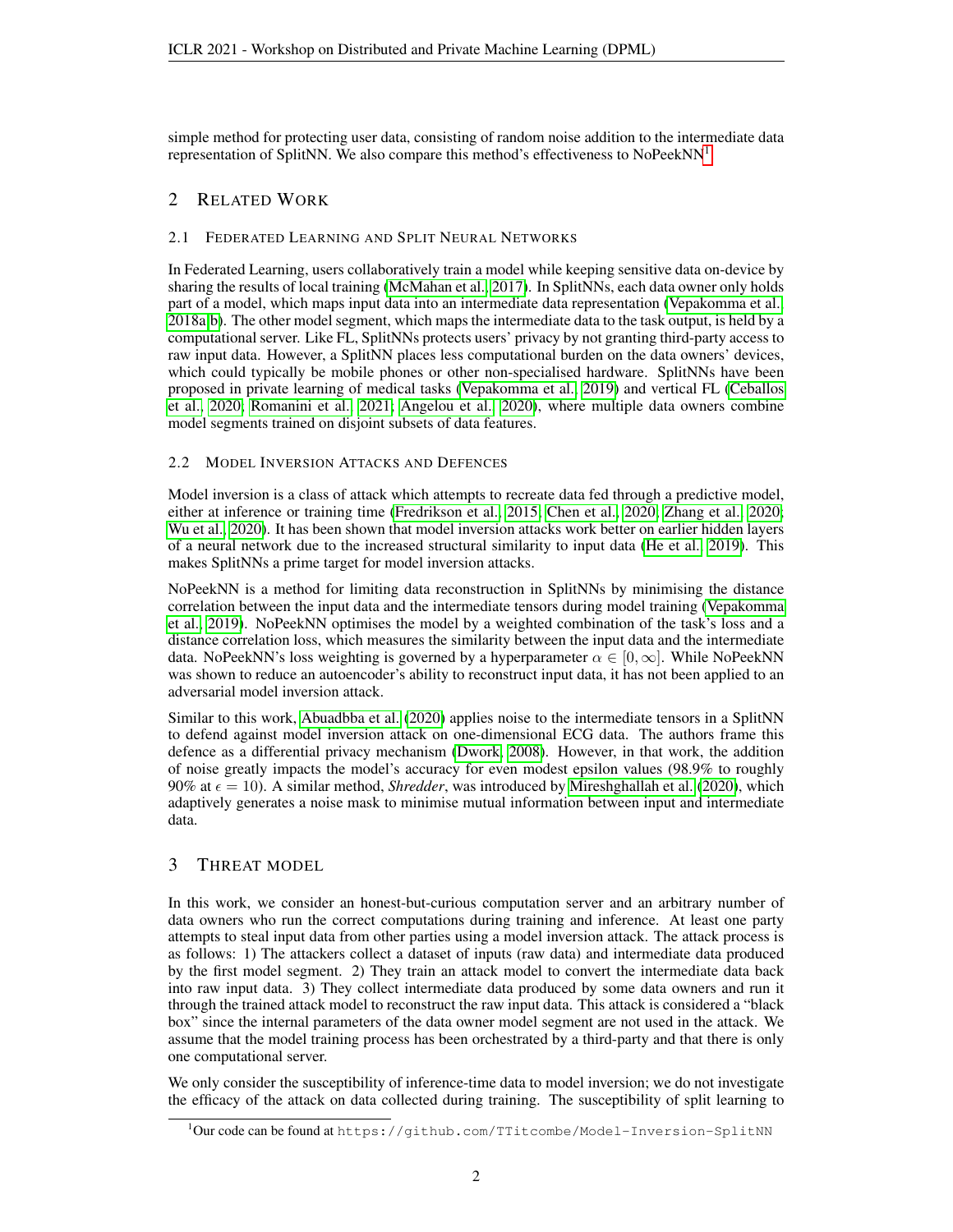other attack types (e.g. membership inference [\(Shokri et al., 2017\)](#page-6-1), Sybil attacks [\(Douceur, 2002;](#page-5-8) [Kairouz et al., 2019\)](#page-5-9)) is out of the scope of this work. Moreover, we do not investigate "white box" model inversion attacks, which extract training data memorised by the model segments. Alternatives to the considered threat model with different parties are detailed in Appendix [A.](#page-6-9)

## 4 NOISE DEFENCE AND EXPERIMENTS

We introduce a *noise defence* in which additive Laplacian noise is applied to the intermediate data representation on the data owners' side before sending it to the computational server. Noise is drawn from a Laplace distribution parameterized by location  $\mu$  and scale b each time the model is used, so the data owner's model is no longer a one-to-one function. This obscures the data communicated between model segments and makes it harder for the attacker to learn the mapping from the intermediate representation to the input data. The noise is added to intermediate data only after the model is trained (as an alternative, it could also be applied during training). We describe this other approach in Appendix [B.](#page-7-0) The noise defence can be applied unilaterally by the data holder. This is useful in settings where a data holder does not trust the computational server.

We qualitatively compare the noise defence to NoPeekNN for defence against model inversion. Quantitatively, we compare the distance correlation between original and reconstructed images, where a more significant correlation implies a better reconstruction, in Appendix [C.2.](#page-7-1) We investigate the utility of NoPeekNN and the noise defence introduced in this work, both independently and as combined.

We train classifiers in combination with NoPeekNN with loss weightings  $\alpha$  equal to 0.1, 0.5, 1.0, and the noise defence mechanism with noise scales b equal to 0.1, 0.5, 1.0 ( $\mu = 0$  for all). In all experiment, we train a simple convolutional neural network on MNIST [\(LeCun et al., 1998\)](#page-5-10). We train an attack model with similar size and architecture to the classifiers on a dataset disjoint from any data used during the training phase. The classifier's and the attacker's training processes are described in detail in Appendix [D.](#page-8-0) Furthermore, we explore how the number of data points available to train attack models and knowledge of the data structure may impact the attack success. To validate the impact of prior knowledge, we attempt to reconstruct MNIST images using an attack model trained on EMNIST [\(Cohen et al., 2017\)](#page-5-11), which is similar to MNIST but instead contains images of handwritten characters (a-z). The impact of the dataset size is detailed in Appendix [C.1.](#page-7-2)

# 5 RESULTS AND CONCLUSIONS

<span id="page-2-0"></span>Both the proposed noise defence mechanism and NoPeekNN do not significantly impact the classification model's accuracy. However, NoPeekNN reduces the distance correlation, as expected, as it is explicitly optimised for that. For a detailed Table of performance of both methods and their combination with different weights, refer to Appendix [C.2.](#page-7-1)



Figure 1: (a) MNIST data reconstructions from an attacker trained on 5,000 MNIST images. (b) MNIST data reconstructions from an attacker trained on 5,000 EMNIST images.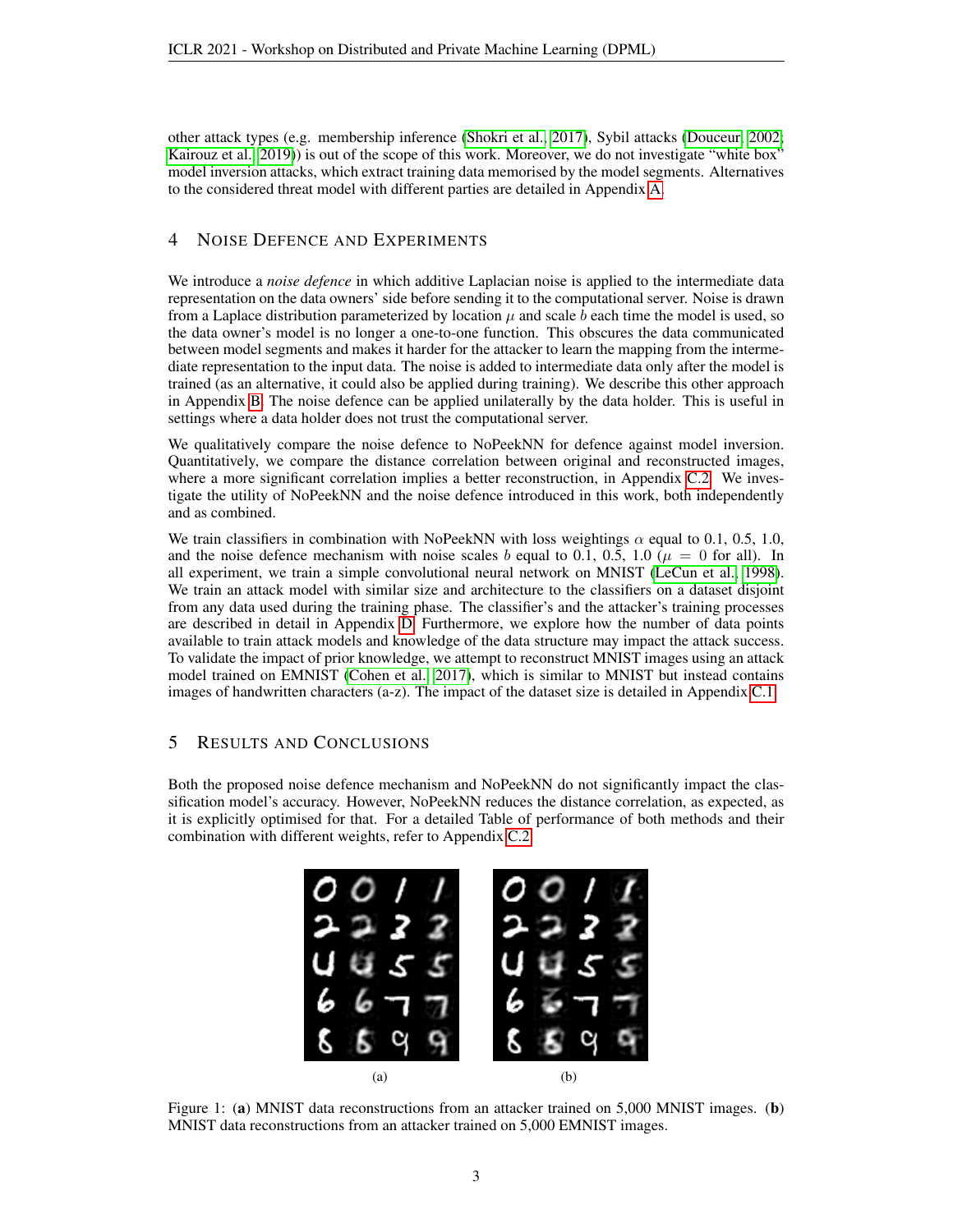Figure [1\(](#page-2-0)b) plots reconstructions of MNIST images made by an attack model trained on 5,000 EM-NIST images. The reconstructions are more blurred and noisy than those made by an attack model trained on MNIST (Figure [1\(](#page-2-0)a)), but they are still good enough to infer the class of the original images and carry some intricacies of the data points. This demonstrates that it is sufficient for an attacker to know only vague details about the dataset ("greyscale", "simple", "handdrawn"). In the threat model outlined in Section [3,](#page-1-1) the computational server could attack the data owner models without a colluding data owner. One defensive measure is to have proper and considered control of model information during training and inference: if the computational server does not need to know what the model is for, that information should be withheld. Robust identity checks could be carried out on potential data owners to ensure the computational server cannot infiltrate the system, such as the use of cryptographic identifiers proposed in [Papadopoulos et al.](#page-5-12) [\(2021\)](#page-5-12); [Abramson et al.](#page-4-8) [\(2020\)](#page-4-8).

<span id="page-3-0"></span>

Figure 2: (a) Model inversion attack on an MNIST classifier using the *noise defence* mechanism. Left-to-right: true image, reconstructions on models with  $(0, 0.1, 0.5, 1.0)$  noise scale. (b) Model inversion attack on an MNIST classifier using NoPeekNN defence. Left-to-right: true image, reconstruction on models with (0, 0.1, 0.5) NoPeekNN weighting.

Figure [2](#page-3-0) plots model inversion reconstructions of a member of each class in the dataset, applied to classifiers with varying levels of noise (Figure [2\(](#page-3-0)a)) or NoPeekNN weighting (Figure 2(b)). Qualitatively, the reconstructions are completely destroyed at noise scale 1.0 (columns 5 and 10). Noise scale 0.5 (columns 4 and 9) obscures some of the more pronounced features of the input images while retaining the broad structure. Lower noise scales allow an almost complete reconstruction. Conversely, reconstructions from NoPeekNN adopt a more generic version of the ground-truth class, but the reconstructions are more coherent. For example, slants in the digits are removed (as in classes 1, 3 and 5) as NoPeekNN weight increases. This qualitative analysis suggests that a combination of NoPeekNN and noise defence will produce a more robust defence. Which defensive technique should be prioritised depends on the model's task. For example, a model which detects the presence of disease would prioritise class obfuscation ("Disease" or "No Disease") using NoPeekNN. On the other hand, for facial recognition, individual user privacy is more critical, so noise should be applied to prohibit clean reconstructions.

The noise defence introduced in this work provided sufficient privacy/utility trade-offs for the MNIST dataset (Appendix [C\)](#page-7-3). While simple, there are numerous tasks with a data complexity similar to MNIST, which may benefit from split learning, such as signature recognition. The privacy/utility trade-off could be improved by post-training the computational server's model segment with noise applied while keeping the data owner's model segment fixed. However, this approach removes a data owner's unilateral ability to defend against model inversion.

A Laplacian noise distribution was used in this work due to its relation to differential privacy; other noise distributions should have a similar defensive effect, and may even provide a better privacy/utility trade-off.

We have demonstrated that a user's data is susceptible to exposure by an adversary under a split neural network training setting. This happens even under limited knowledge of the task being solved.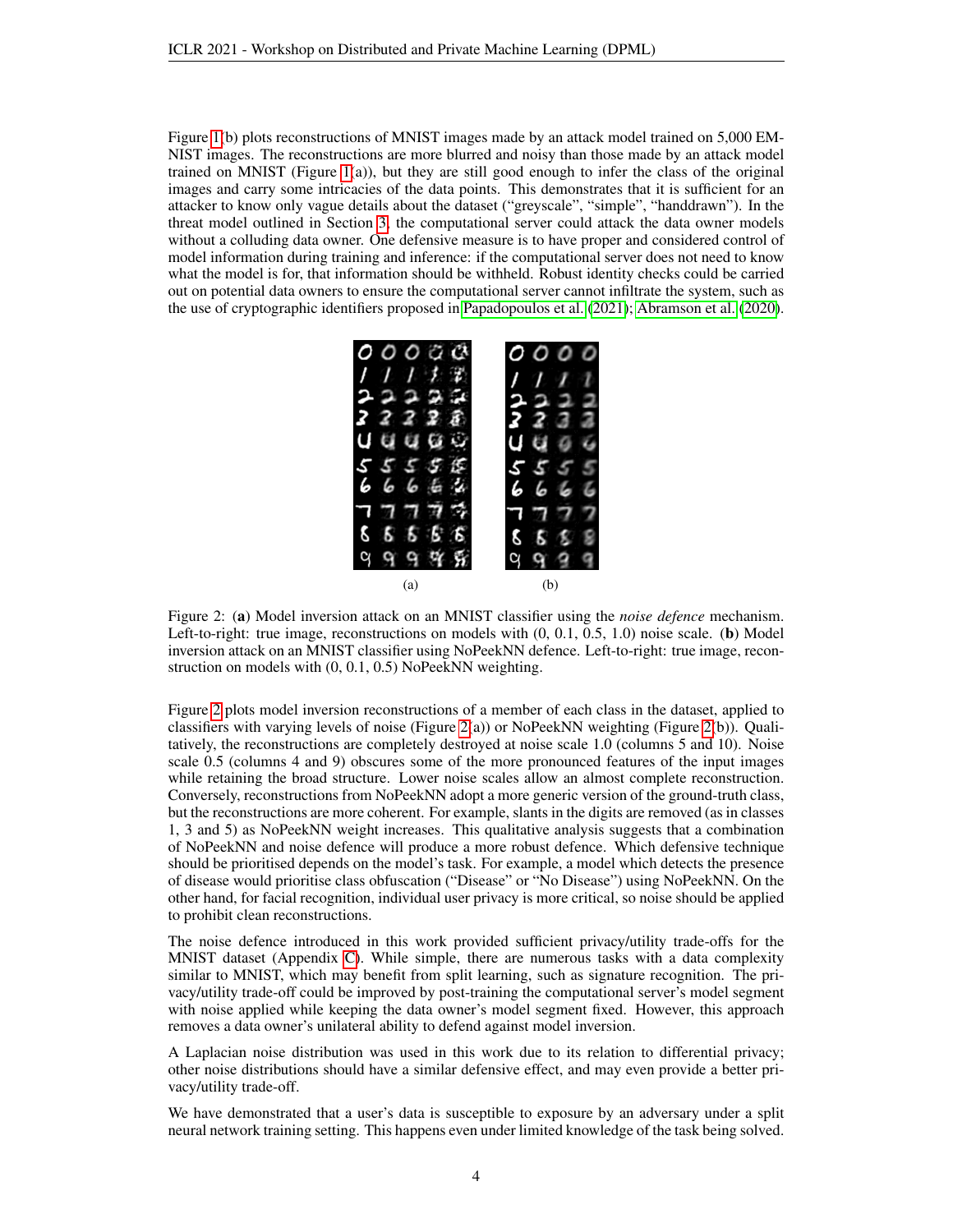Consequently, any split learning framework where the computation server has access to the data owner model could be compromised. We have introduced a simple method for destroying data reconstructions by additive noise and shown that it protects different information about the input data from exposure than NoPeekNN.

#### 5.1 FUTURE WORK

As the noise defence and NoPeekNN are introduced at the intersection between model segments, they do not protect against white box model inversion, which extracts training data memorised by a data owner's model segment. A training-time differentially private mechanism, such as DP-SGD or PATE [\(Abadi et al., 2016;](#page-4-9) [Papernot et al., 2016;](#page-5-13) [2018\)](#page-5-14), could offer protection against those attacks. Additionally, we will quantitatively investigate the privacy-utility trade-off, as explored by [Lecuyer](#page-5-15) [et al.](#page-5-15) [\(2019\)](#page-5-15). Furthermore, the compatibility of defensive measures to protect against several possible attacks should be investigated (see Appendix [C.3](#page-8-1) for more details). In that regard, the noise defence may be formulated as a local differential privacy mechanism on the input dataset to the computational server's model part, which may confer additional defensive capability against other attacks, for example, membership inference. The more complex the dataset, the more difficult for an attack model to learn the data reconstruction mapping. The effectiveness of the noise defence in combination with NoPeekNN should be explored on more complex data sources.

#### **REFERENCES**

- <span id="page-4-9"></span>Martin Abadi, Andy Chu, Ian Goodfellow, H Brendan McMahan, Ilya Mironov, Kunal Talwar, and Li Zhang. Deep learning with differential privacy. In *Proceedings of the 2016 ACM SIGSAC Conference on Computer and Communications Security*, pp. 308–318, 2016.
- <span id="page-4-8"></span>Will Abramson, Adam James Hall, Pavlos Papadopoulos, Nikolaos Pitropakis, and William J. Buchanan. A distributed trust framework for privacy-preserving machine learning. *Lecture Notes in Computer Science*, pp. 205–220, 2020. ISSN 1611-3349. doi: 10.1007/978-3-030-58986-8 14. URL [http://dx.doi.org/10.1007/978-3-030-58986-8\\_14](http://dx.doi.org/10.1007/978-3-030-58986-8_14).
- <span id="page-4-7"></span>Sharif Abuadbba, Kyuyeon Kim, Minki Kim, Chandra Thapa, Seyit A Camtepe, Yansong Gao, Hyoungshick Kim, and Surya Nepal. Can we use split learning on 1d cnn models for privacy preserving training? *arXiv preprint arXiv:2003.12365*, 2020.
- <span id="page-4-5"></span>Nick Angelou, Ayoub Benaissa, Bogdan Cebere, William Clark, Adam James Hall, Michael A Hoeh, Daniel Liu, Pavlos Papadopoulos, Robin Roehm, Robert Sandmann, Phillipp Schoppmann, and Tom Titcombe. Asymmetric private set intersection with applications to contact tracing and private vertical federated machine learning. *arXiv preprint arXiv:2011.09350*, 2020.
- <span id="page-4-3"></span>Eugene Bagdasaryan, Andreas Veit, Yiqing Hua, Deborah Estrin, and Vitaly Shmatikov. How to backdoor federated learning. In *International Conference on Artificial Intelligence and Statistics*, pp. 2938–2948. PMLR, 2020.
- <span id="page-4-0"></span>Keith Bonawitz, Hubert Eichner, Wolfgang Grieskamp, Dzmitry Huba, Alex Ingerman, Vladimir Ivanov, Chloe Kiddon, Jakub Konečný, Stefano Mazzocchi, H Brendan McMahan, et al. Towards federated learning at scale: System design. *arXiv preprint arXiv:1902.01046*, 2019.
- <span id="page-4-1"></span>Theodora S Brisimi, Ruidi Chen, Theofanie Mela, Alex Olshevsky, Ioannis Ch Paschalidis, and Wei Shi. Federated learning of predictive models from federated electronic health records. *International journal of medical informatics*, 112:59–67, 2018.
- <span id="page-4-2"></span>Nicholas Carlini, Florian Tramer, Eric Wallace, Matthew Jagielski, Ariel Herbert-Voss, Katherine Lee, Adam Roberts, Tom Brown, Dawn Song, Ulfar Erlingsson, et al. Extracting training data from large language models. *arXiv preprint arXiv:2012.07805*, 2020.
- <span id="page-4-4"></span>Iker Ceballos, Vivek Sharma, Eduardo Mugica, Abhishek Singh, Alberto Roman, Praneeth Vepakomma, and Ramesh Raskar. Splitnn-driven vertical partitioning. *arXiv preprint arXiv:2008.04137*, 2020.
- <span id="page-4-6"></span>Si Chen, Ruoxi Jia, and Guo-Jun Qi. Improved techniques for model inversion attacks, 2020.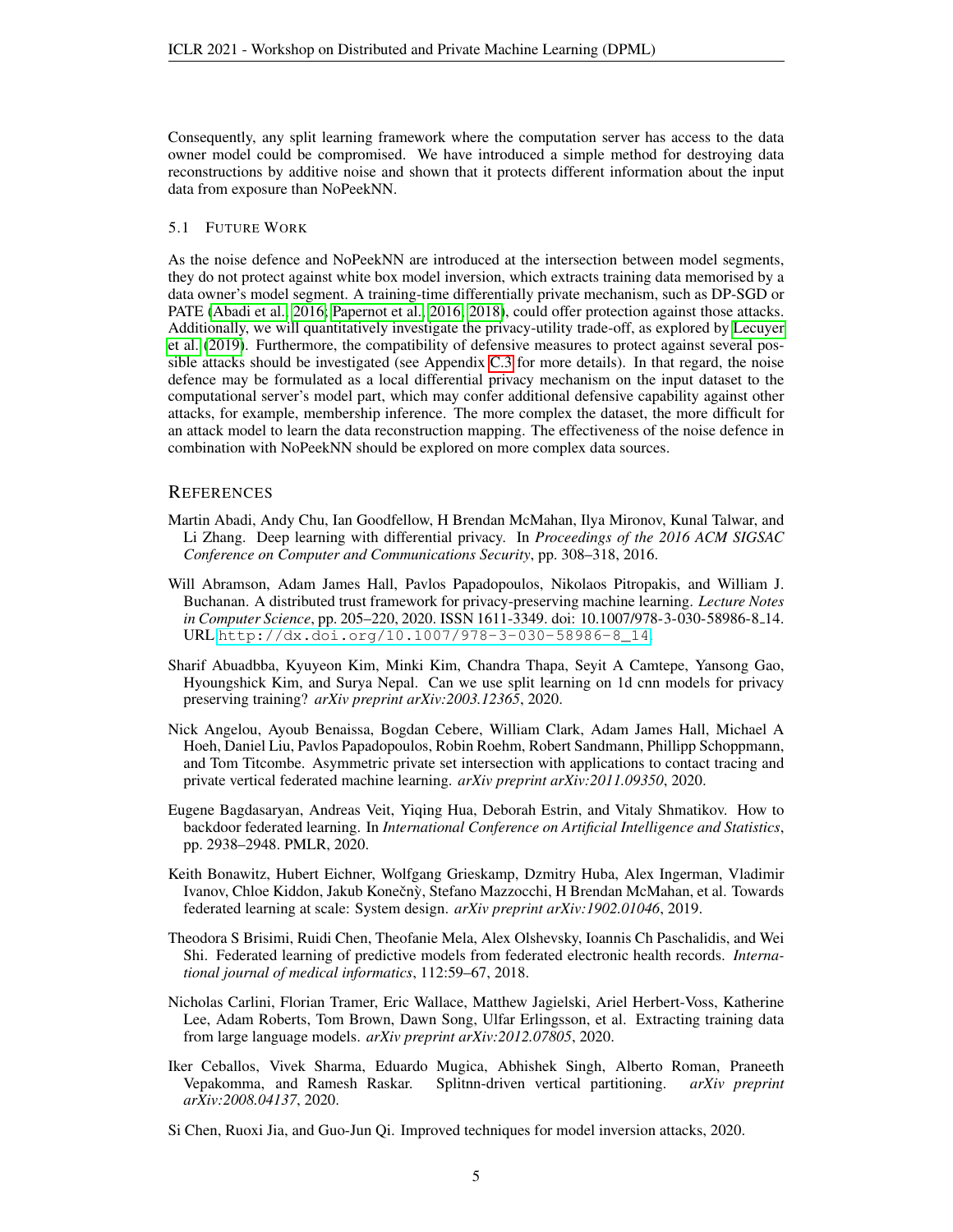- <span id="page-5-11"></span>Gregory Cohen, Saeed Afshar, Jonathan Tapson, and Andre Van Schaik. Emnist: Extending mnist to handwritten letters. In *2017 International Joint Conference on Neural Networks (IJCNN)*, pp. 2921–2926. IEEE, 2017.
- <span id="page-5-8"></span>John R. Douceur. The sybil attack. In *Revised Papers from the First International Workshop on Peer-to-Peer Systems*, IPTPS '01, pp. 251–260, Berlin, Heidelberg, 2002. Springer-Verlag. ISBN 3540441794.
- <span id="page-5-6"></span>Cynthia Dwork. Differential privacy: A survey of results. In *International conference on theory and applications of models of computation*, pp. 1–19. Springer, 2008.
- <span id="page-5-3"></span>Matt Fredrikson, Somesh Jha, and Thomas Ristenpart. Model inversion attacks that exploit confidence information and basic countermeasures. In *Proceedings of the 22nd ACM SIGSAC Conference on Computer and Communications Security*, pp. 1322–1333, 2015.
- <span id="page-5-4"></span>Chaoyang He, Songze Li, Jinhyun So, Mi Zhang, Hongyi Wang, Xiaoyang Wang, Praneeth Vepakomma, Abhishek Singh, Hang Qiu, Li Shen, et al. Fedml: A research library and benchmark for federated machine learning. *arXiv preprint arXiv:2007.13518*, 2020.
- <span id="page-5-5"></span>Zecheng He, Tianwei Zhang, and Ruby B Lee. Model inversion attacks against collaborative inference. In *Proceedings of the 35th Annual Computer Security Applications Conference*, pp. 148–162, 2019.
- <span id="page-5-9"></span>Peter Kairouz, H Brendan McMahan, Brendan Avent, Aurelien Bellet, Mehdi Bennis, Arjun Nitin ´ Bhagoji, Keith Bonawitz, Zachary Charles, Graham Cormode, Rachel Cummings, et al. Advances and open problems in federated learning. *arXiv preprint arXiv:1912.04977*, 2019.
- <span id="page-5-2"></span>Georgios A Kaissis, Marcus R Makowski, Daniel Rückert, and Rickmer F Braren. Secure, privacypreserving and federated machine learning in medical imaging. *Nature Machine Intelligence*, pp. 1–7, 2020.
- <span id="page-5-1"></span>Jakub Konečnỳ, H Brendan McMahan, Felix X Yu, Peter Richtárik, Ananda Theertha Suresh, and Dave Bacon. Federated learning: Strategies for improving communication efficiency. *arXiv preprint arXiv:1610.05492*, 2016.
- <span id="page-5-10"></span>Yann LeCun, Leon Bottou, Yoshua Bengio, and Patrick Haffner. Gradient-based learning applied to ´ document recognition. *Proceedings of the IEEE*, 86(11):2278–2324, 1998.
- <span id="page-5-15"></span>Mathias Lecuyer, Vaggelis Atlidakis, Roxana Geambasu, Daniel Hsu, and Suman Jana. Certified robustness to adversarial examples with differential privacy. In *2019 IEEE Symposium on Security and Privacy (SP)*, pp. 656–672. IEEE, 2019.
- <span id="page-5-0"></span>Brendan McMahan, Eider Moore, Daniel Ramage, Seth Hampson, and Blaise Aguera y Arcas. Communication-efficient learning of deep networks from decentralized data. In *Artificial Intelligence and Statistics*, pp. 1273–1282. PMLR, 2017.
- <span id="page-5-7"></span>Fatemehsadat Mireshghallah, Mohammadkazem Taram, Prakash Ramrakhyani, Ali Jalali, Dean Tullsen, and Hadi Esmaeilzadeh. Shredder: Learning noise distributions to protect inference privacy. In *Proceedings of the Twenty-Fifth International Conference on Architectural Support for Programming Languages and Operating Systems*, pp. 3–18, 2020.
- <span id="page-5-12"></span>Pavlos Papadopoulos, Will Abramson, Adam J. Hall, Nikolaos Pitropakis, and William J. Buchanan. Privacy and trust redefined in federated machine learning. *Machine Learning and Knowledge Extraction*, 3(2):333–356, 2021. ISSN 2504-4990. doi: 10.3390/make3020017. URL [https:](https://www.mdpi.com/2504-4990/3/2/17) [//www.mdpi.com/2504-4990/3/2/17](https://www.mdpi.com/2504-4990/3/2/17).
- <span id="page-5-13"></span>Nicolas Papernot, Mart´ın Abadi, Ulfar Erlingsson, Ian Goodfellow, and Kunal Talwar. Semisupervised knowledge transfer for deep learning from private training data. *arXiv preprint arXiv:1610.05755*, 2016.
- <span id="page-5-14"></span>Nicolas Papernot, Shuang Song, Ilya Mironov, Ananth Raghunathan, Kunal Talwar, and Ulfar Er- ´ lingsson. Scalable private learning with pate. *arXiv preprint arXiv:1802.08908*, 2018.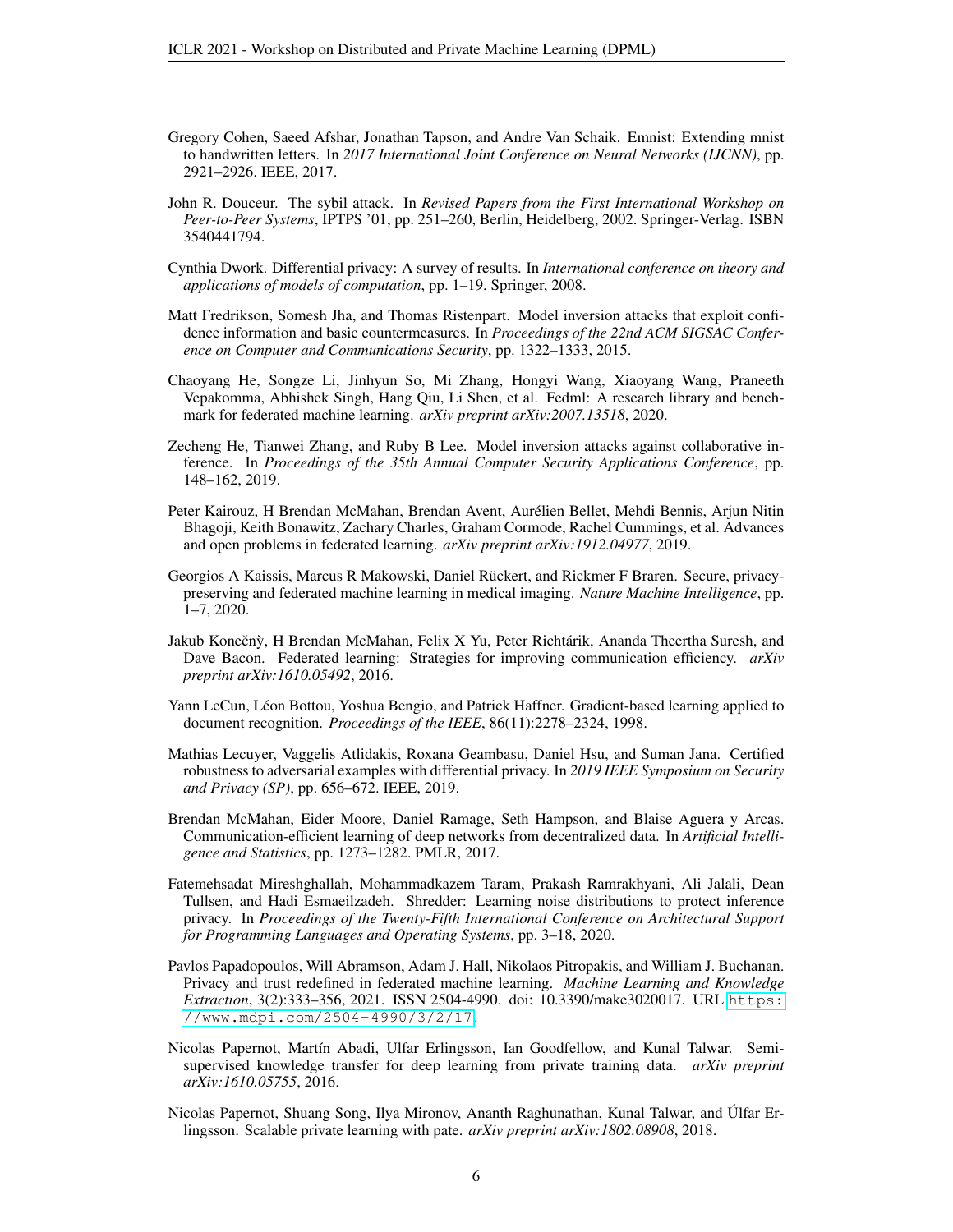- <span id="page-6-6"></span>Daniele Romanini, Adam James Hall, Pavlos Papadopoulos, Tom Titcombe, Abbas Ismail, Tudor Cebere, Robert Sandmann, Robin Roehm, and Michael A Hoeh. Pyvertical: A vertical federated learning framework for multi-headed splitnn. *arXiv preprint arXiv:2104.00489*, 2021.
- <span id="page-6-3"></span>Theo Ryffel, Andrew Trask, Morten Dahl, Bobby Wagner, Jason Mancuso, Daniel Rueckert, and Jonathan Passerat-Palmbach. A generic framework for privacy preserving deep learning. *arXiv preprint arXiv:1811.04017*, 2018.
- <span id="page-6-1"></span>Reza Shokri, Marco Stronati, Congzheng Song, and Vitaly Shmatikov. Membership inference attacks against machine learning models. In *2017 IEEE Symposium on Security and Privacy (SP)*, pp. 3–18. IEEE, 2017.
- <span id="page-6-0"></span>Praneeth Vepakomma, Otkrist Gupta, Tristan Swedish, and Ramesh Raskar. Split learning for health: Distributed deep learning without sharing raw patient data. *arXiv preprint arXiv:1812.00564*, 2018a.
- <span id="page-6-5"></span>Praneeth Vepakomma, Tristan Swedish, Ramesh Raskar, Otkrist Gupta, and Abhimanyu Dubey. No peek: A survey of private distributed deep learning. *arXiv preprint arXiv:1812.03288*, 2018b.
- <span id="page-6-4"></span>Praneeth Vepakomma, Otkrist Gupta, Abhimanyu Dubey, and Ramesh Raskar. Reducing leakage in distributed deep learning for sensitive health data. *arXiv preprint arXiv:1812.00564*, 2019.
- <span id="page-6-2"></span>Binghui Wang and Neil Zhenqiang Gong. Stealing hyperparameters in machine learning. In *2018 IEEE Symposium on Security and Privacy (SP)*, pp. 36–52. IEEE, 2018.
- <span id="page-6-8"></span>Maoqiang Wu, Xinyue Zhang, Jiahao Ding, Hien Nguyen, Rong Yu, Miao Pan, and Stephen T. Wong. Evaluation of inference attack models for deep learning on medical data, 2020.
- <span id="page-6-7"></span>Yuheng Zhang, Ruoxi Jia, Hengzhi Pei, Wenxiao Wang, Bo Li, and Dawn Song. The secret revealer: Generative model-inversion attacks against deep neural networks. In *Proceedings of the IEEE/CVF Conference on Computer Vision and Pattern Recognition (CVPR)*, June 2020.

# <span id="page-6-9"></span>A THREAT MODEL SPECIFICATIONS

In a split learning training scheme, a data owner controls a part of a model which maps input data into an intermediate data representation. A computational server controls a second part of the model, which maps the intermediate data into the desired output. As a single data owner may not have a large enough dataset to sufficiently train a model, multiple data owners may be employed to run federated training. In this scenario, each data owner has a copy of the same model segment. The complete model may be utilised for inference by actors not involved in the training process, in which case each model user must also hold a copy of the model segment.

The attack can be achieved by different parties under different settings:

- 1. A computational server colluding with a data owner. The data owner provides a dataset to train the attack model and the model segment. The computational server has access to intermediate data produced by any data owner on which the attack is run.
- 2. A computational server acting alone. The computational server obtains access to a data owner's model segment through fraud (e.g. acting as a data owner to gain access to the system), coercion or theft and must construct their own dataset.
- 3. A data owner acting alone. The data owner trains an attack model on their own data. The data owner intercepts intermediate data sent to the computational server by another data owner.

It is possible that a computational server stores intermediate data provided to it during training and inference; hence, a successful attack involving the computational server compromises also historical uses of the model, including data owners' who contributed to only a single round of training. As the distribution of intermediate data generated during each round of training differs, the attack may not work for early-round training.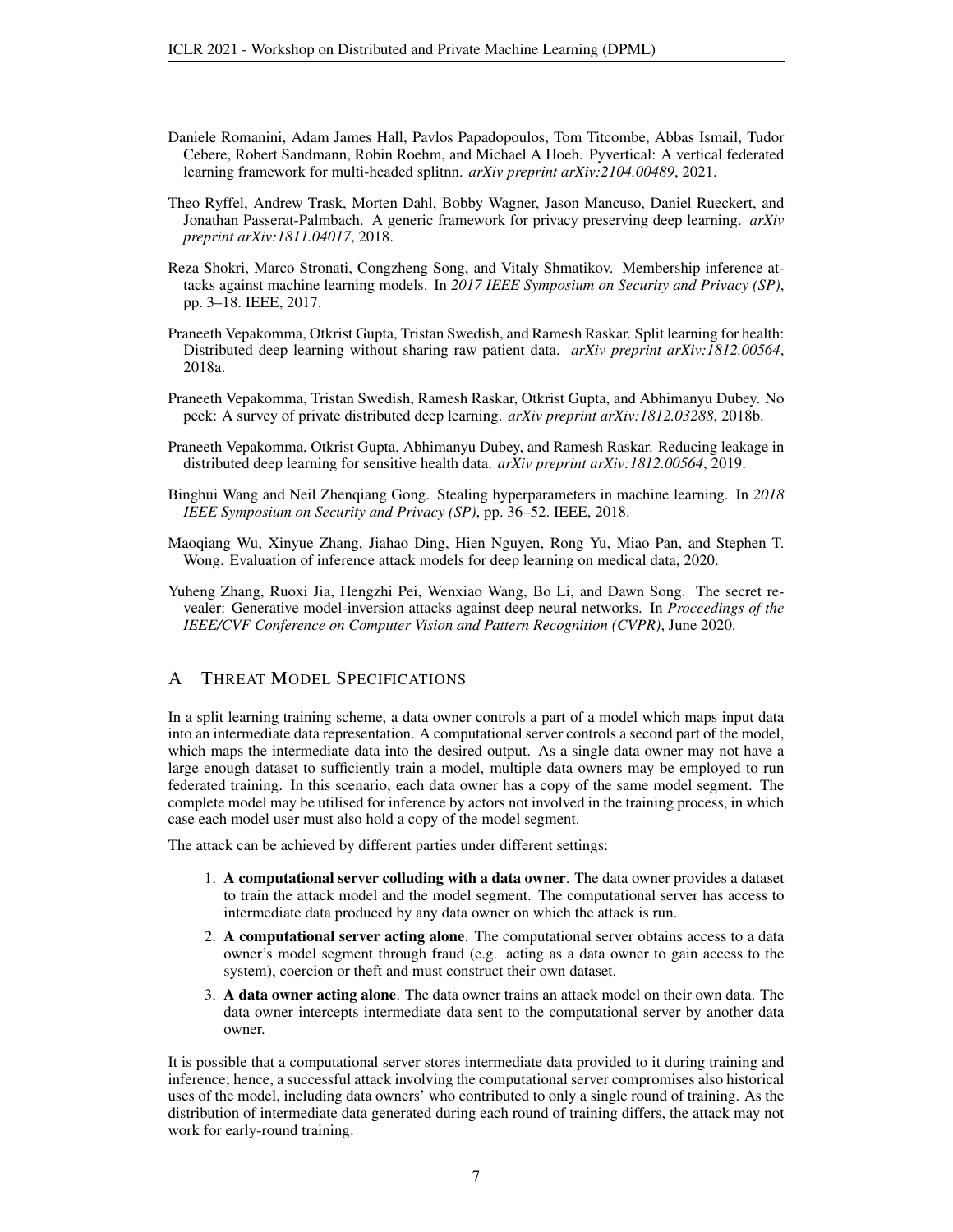# <span id="page-7-0"></span>B IN-TRAINING NOISE DEFENCE

Applying noise to intermediate data during the training process allows the model to adapt to the randomness and produce models with higher utility. Algorithm [1](#page-7-4) describes the training noise defence, in conjunction with NoPeekNN.

#### Algorithm 1: NoPeekNN with Noise Defence

laplacian noise scale b NoPeekNN weight  $\alpha$ Data owner model  $f_1$  with weights  $\theta_1$ Computational server model  $f_2$  with weights  $\theta_2$ Learning rates  $\lambda_1, \lambda_2$ for  $epoch \leftarrow 1, 2, \ldots, N$  do for inputs, targets  $\leftarrow$  dataset do intermediate  $\leftarrow$  f<sub>1</sub>(inputs)  $noise \sim L(0,b)$  $intermediate \leftarrow intermediate + noise$  $outputs \leftarrow f_2(intermediate)$  $\theta_1 \leftarrow \theta_1 + \lambda_1 \frac{\partial}{\partial \theta_1} \alpha \mathcal{L}_{dcor}(inputs, intermediate) + \mathcal{L}_{task}(outputs, targets)$  $\theta_2 \leftarrow \theta_2 + \lambda_2 \frac{\partial}{\partial \theta_2} \mathcal{L}_{task}(outputs, targets)$ end end

# <span id="page-7-4"></span><span id="page-7-3"></span>C RESULTS AND DISCUSSION

## <span id="page-7-2"></span>C.1 ATTACK CONSTRAINTS

Figure [3](#page-8-2) plots reconstructions of data extracted from an MNIST classifier by an attack model trained on different numbers of datapoints. At 250 images (Figure [3b\)](#page-8-2), the class of each data point can be inferred from the reconstruction, except for the examples of classes 4 and 8. However, the intricacies of each specific datapoint have not been captured in the reconstruction. The reconstructions of the attack model trained on 1250 images (Figure [3c\)](#page-8-2), to contain many of the datapoints' intricacies. In some tasks, merely knowing the class of the data exposes user privacy (commonly the case in many medical tasks, such as cancer detection). In other cases (e.g. facial keypoint detection), it is necessary to reconstruct the intricacies of input data to expose private user information.

However, in this setting, the attackers own and control the model segments. There are therefore no time constraints imposed on the attackers to develop the attack model, as to perform the attack they do not have to interact with a live system, which may expose their actions. Consequently, the poor attack performance achieved at low dataset sizes impedes an attacker, but does not stop them.

### <span id="page-7-1"></span>C.2 DEFENCES

Figure [4](#page-8-3) plots the accuracy of a classifier as a function of the noise scale, for noise added after training, and NoPeekNN weight. As NoPeekNN weight increases, the trade-off between noise and accuracy increases. This is likely because a greater emphasis on NoPeekNN during training produces tighter intermediate data distributions, so the same amount of noise is more abnormal and therefore destructive to the computational server model segment's capacity to model intermediate data into class probabilities. Even at high NoPeekNN's weighting loss there is a reasonable accuracy trade-off for noise scales which destroy reconstruction capability ( $\approx 0.5$ ), which suggests that a hybrid defence would be feasible.

Table [1](#page-9-0) shows the accuracy of classifiers on a validation dataset and the mean distance correlation between input and intermediate data. A greater NoPeekNN weight typically reduces distance correlation; this is an expected result as NoPeekNN explicitly optimises for distance correlation. Interestingly, there is a correlation between training noise scale and distance correlation, suggesting that additive noise may cancel out some of NoPeekNN's work.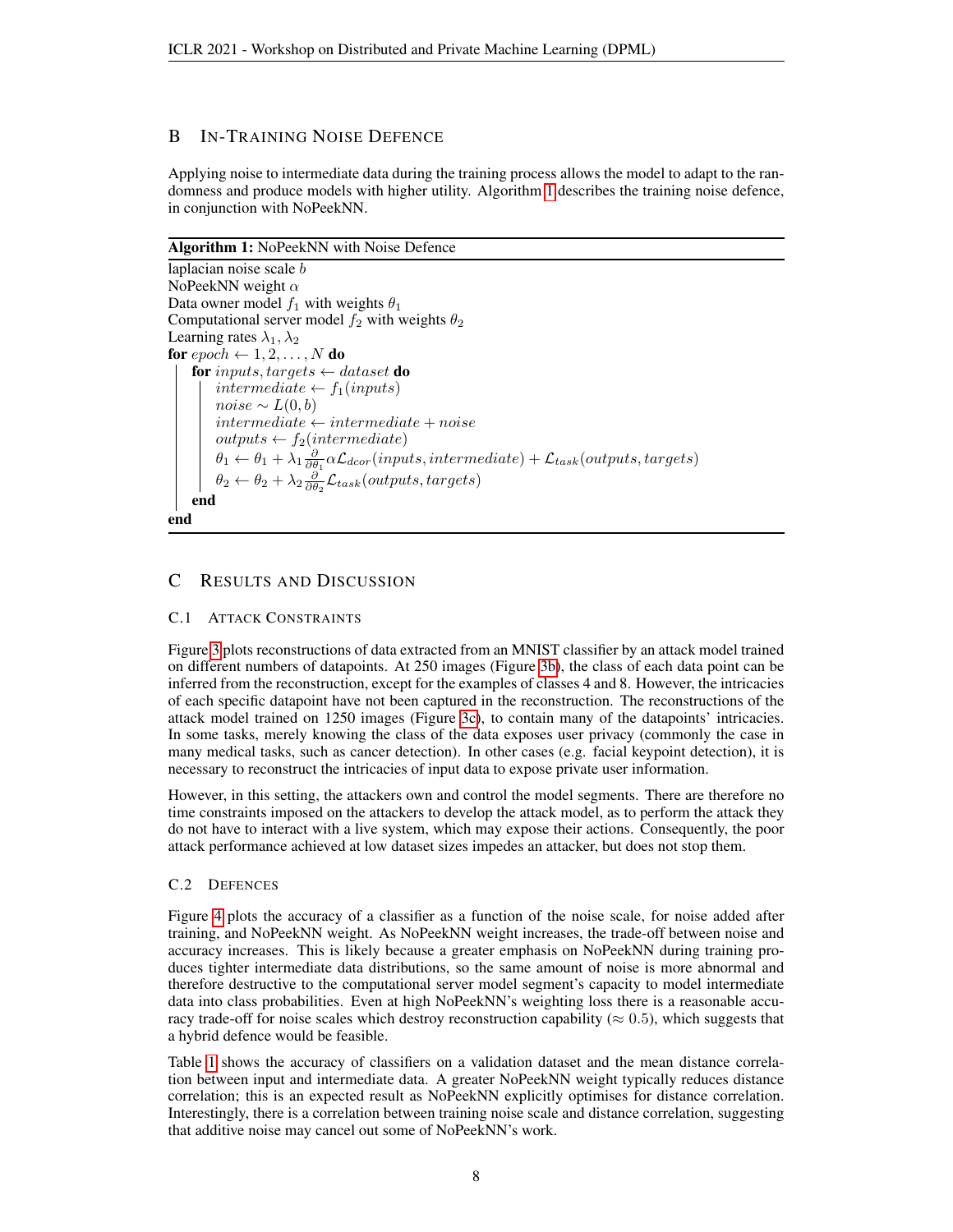<span id="page-8-2"></span>

(a) Data reconstructions from an attacker trained on 100 images.

(b) Data reconstructions from an attacker trained on 250 images.

(c) Data reconstructions from an attacker trained on 1250 images.

Figure 3: MNIST images R reconstructions from attacks model trained on a different numbers of datapoints. The plots represents the reconstruction of images extracted from a classifier with no defence mechanisms applied. The figures show one example for each class of the MNIST dataset. Columns 1 and 3 are real datapoints; columns 2 and 4 are reconstructions.

<span id="page-8-3"></span>

Figure 4: Accuracies on a validation dataset by classifiers with as a function of the scale of laplacian noise added to intermediate data after training.

#### <span id="page-8-1"></span>C.3 LIMITATIONS

This work only considered the defensive utility of additive noise to model inversion attack on the intermediate data. However, it could be considered a local differential privacy process, which confers some protection to the computational server model segment against model inversion and membership inference attacks, among others. Additionally, this work only investigates the efficacy of model inversion attack on a 2-dimensional image dataset, MNIST. MNIST is a very simple, low-resolution greyscale dataset, therefore data reconstruction is relatively easy to perform. Future work should investigate the utility of the noise defence, in combination with NoPeekNN, on more complex datasets.

#### <span id="page-8-0"></span>D TRAINING DETAILS

The MNIST dataset is pre-split into a training set, containing 60,000 images, and a test set, containing 10,000 images. We use the first 40,000 images of the training set to train the classifier, images